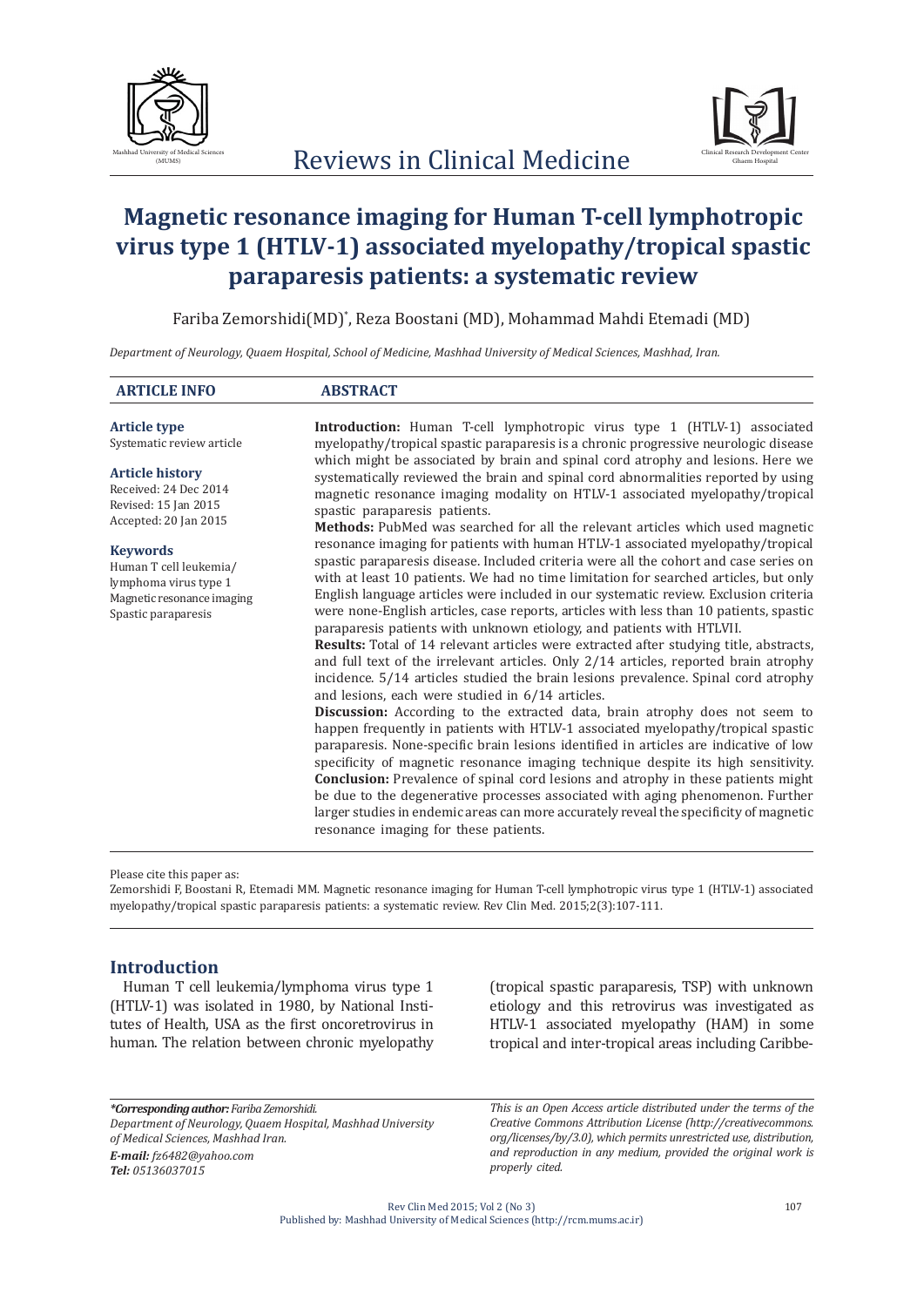an region, South and Central Africa and India and proposed as the hybrid name HAM/TSP (1). Today considerable number of patients with HAM/ TSP has been diagnosed in regions with high prevalence of HTLV1 including Japan, Jamaica, Trinidad, Martinique, several parts of South and Central America (Brazil, Peru, Colombia), Central and South Africa, and Iran. HAM/TSP is a chronic progressive neurologic disease that progresses slowly with different onset of initial signs and accounts for 0.2-3% of patients with HTLV-1. Various clinical characteristics and diagnostic symptoms have been reported for patients with HAM/ TSP including lower extremity hyperreflexia and spasticity, sensory disturbances, urinary bladder and sexual complications, urinary incontinence, and peripheral sensory loss to light touch (2-4).

Magnetic resonance imaging has revealed high sensitivity for detecting and controlling patients with CNS complications. In HAM/TSP patients MRI has the ability to identify the level of brain and spinal cord abnormalities. In this study we systematically reviewed the diagnostic importance of MRI in patients with HAM/TSP.

#### **Methods**

## *Literature search strategy*

We conducted the current systematic review based on the PRISMA guidelines (Figure1). PubMed was searched for relevant articles with the following search terms: (spastic paraparesis OR myelopathy) AND HTLV AND (magnetic resonance imaging OR MRI). The last search was done on December 2014. Title and abstract of the articles were studied and then irrelevant articles were omitted. Therefore the full text of the remaining articles was studied to detect any irrelevant article to our systematic review purpose. The reference list of the relevant articles was searched for reducing the possibility of missing relevant citations.

**Figure 1.** PRISMA flowchart of the study



#### *Study selection*

No time limitation was inserted for the included articles but only English language articles entered in our systematic review. Inclusion criteria were all the case series and cohort studies which included at least 10 patients with recognized HAM/TSP disease and investigated the accuracy and efficacy of magnetic resonance imaging modality in detecting brain and spinal abnormalities. Exclusion criteria of our study were articles with less than 10 patients, patients with HTLV-II, patients with unknown causes TSP, HTLV-1/myelopathy, non-English articles, and case reports.

## *Data extraction*

Data about authors, publication date, country, patient characteristics (age, sex, duration of the disease), and result of applying magnetic resonance imaging were extracted.

#### *Outcome variable*

We compared data obtained in each study regarding the brain lesions and atrophy level, location of the lesions, spinal cord lesions and atrophy level, relation between patients' age and disease progress, and the relation between patients' disease duration and the presence of brain and spinal lesions.

#### *Data synthesis*

 We provided an evidence table involves all information abstracted from eligible studies. Results were organized based data obtained on brain and spinal cord lesions and level of atrophy, the association between incidence of observed abnormalities with patient's age and duration of disease.

## **Results**

## *Search results*

We identified a total of 151 articles in PubMed. We excluded all the non-relevant articles based on title, abstract, and eventually the full text. The remaining relevant articles were 14 in PubMed.

#### *Description of the included studies*

All the included articles were performed in United States, Canada, Brazil, Japan, United Kingdom, and Dominican Republic. The population size of the included studies ranged between 10-68 HAM/TSP patients. The mean disease duration of the patients ranged between 3-12 years.

Table 1 shows data extracted from included studies used MRI technique for HAM/TSP patients.

## **Discussion**

Based on studies vast majority of HTLV-1 patients are asymptomatic, who are rarely evaluated especially in non-endemic regions. In some studies that

108

Rev Clin Med 2015; Vol 2 (No 3) Published by: Mashhad University of Medical Sciences (http://rcm.mums.ac.ir)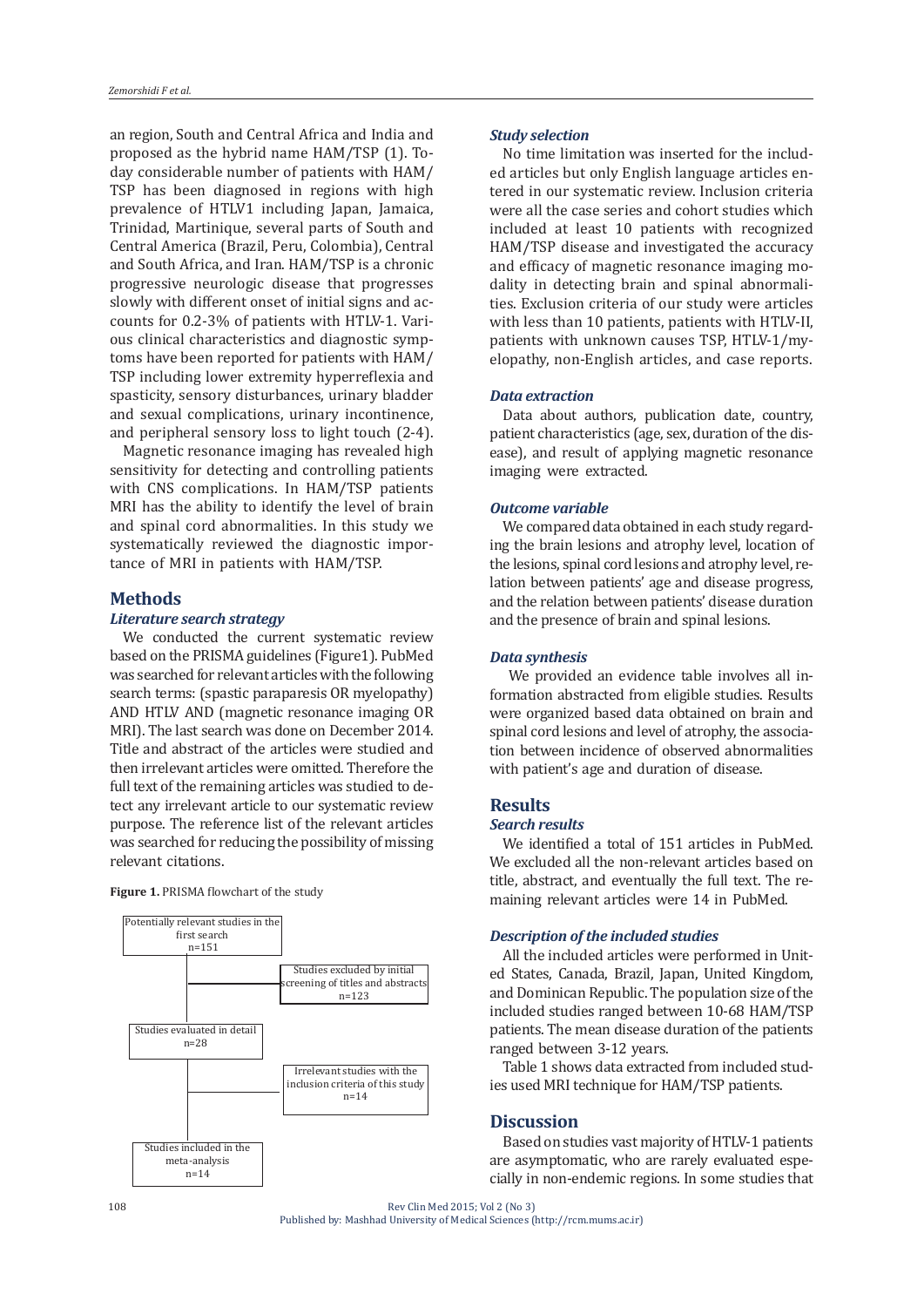**Table1.** Data extracted from included studies used MRI technique for HAM/TSP patients

| Author<br>Country<br>Year<br>Reference                 | <b>HAM/TSP Patients</b><br>performing MRI                                                 | <b>MRI</b>                                                                                                                    | <b>MRI</b> findings                                                                                                                                                                                                                                  |
|--------------------------------------------------------|-------------------------------------------------------------------------------------------|-------------------------------------------------------------------------------------------------------------------------------|------------------------------------------------------------------------------------------------------------------------------------------------------------------------------------------------------------------------------------------------------|
| Liu<br><b>USA</b><br>2014<br>(5)                       | N:18<br>Mean age: 52yrs<br>11females/7males<br>Mean DD: 11 yrs                            | SCCSA profiles for spinal cord atrophy evaluation                                                                             | Entire length of cord was atrophic especially in cervical and thoracolumbar<br>areas:N:100%                                                                                                                                                          |
| Vilchez<br><b>Dominican Republic</b><br>2014<br>(4)    | N: 10<br>Mean age: 58.3±7.8 yrs<br>8 females/2 males<br>Mean DD: 11.9±8.4 yrs             | <b>SCCSA</b><br>Diffusion tensor imaging (DTI)<br>Transversal T2-weighted                                                     | Spinal cord atrophy:100%<br>Focal spinal cord lesions in 6/10 patients (mostly bilateral localization)<br>Focal small white matter lesions:100% (in centrum semiovale and periven-<br>tricular)                                                      |
| <b>Puccioni-Sohler</b><br><b>Brazil</b><br>2012<br>(6) | N: 28<br>Median age: 52 yrs<br>Median DD: 9.5 yrs                                         | Brain and spinal cord T1 and T2 weighted images                                                                               | Hyperintense lesions:50% white matter lesions, and 11% cervical<br>demyelination lesions<br>Atrophy:14% in brain and 3.5% in spinal cord                                                                                                             |
| Yukitake<br>Japan<br>2008<br>(7)                       | N:38<br>Mean age: 59.1yrs<br>17 females/5 males<br>Mean DD:8.3 yrs                        | SCCSA and T2-weighted images of MRI                                                                                           | Brain abnormalities:<br>Normal: n=22, 57.9%<br>Thoracic cord atrophy: n=13, 34.2%<br>T2-hyperintensity: n=3, 7.9%                                                                                                                                    |
| Morgan<br><b>Brazil</b><br>2007<br>(8)                 | N: 10<br>Mean age: 47 years<br>70% female<br>Median DD: 3 yrs                             | T1 and T2 sequences                                                                                                           | Cerebral WM lesions in 80%<br>Median number of lesions: 5<br>Median lesion volume: 3.0 ml<br>Lesion number, size or location was no different between carriers and HAM/TSP.                                                                          |
| Griffith<br><b>USA</b><br>2006<br>(9)                  | N:19<br>12 females/7 males<br>Mean age: $49.3 \pm 10.9$ yrs<br>Mean DD: $8.2 \pm 5.5$ yrs | T1 pre/postcontrast spin echo-weighted imag-<br>es (WIs) and T2WIs of the brain were obtained<br>Conventional spinal cord MRI | Focal brain lesions: 9 (47.4%)<br>Spinal focal lesions: 3 (15.8%)<br>1/19 patients revealed significant brain parenchymal atrophy: volume<br>reduction. WM lesions in periventricular and pyramidal tracts, and edema<br>and swelling of spinal cord |
| <b>Bagnato</b><br><b>USA</b><br>2005<br>(10)           | N:21<br>13 females/8 males<br>Mean age: 48.0 (±13.1)<br>Mean DD: 8.2 $(\pm 5.3)$          | Conventional brain and spinal cord magnetic<br>resonance images                                                               | Nonspecific brain lesions: 11(52.4%)<br>Spinal cord lesions: 3(14.3%)                                                                                                                                                                                |
| Howard<br>Canada<br>2003<br>(11)                       | N:12<br>8 females/4 males<br>Median DD: 6yrs                                              | Head, cervical and thoracic MRI                                                                                               | Servical cord abnormalities : 4/8<br>(Hyper-intense signals and atrophy)<br>Thoracic cord lesions:6/8 (hyperintense lesions and atrophy)<br>Brain abnormalities:<br>periventricular parts: 8/10<br>WM:7/8<br>Brainstem1/10                           |
| <b>Milargres</b><br><b>Brazil</b><br>2002<br>(12)      | N: 68<br>Female/male:1.5/1<br>Mean age at disease<br>onset:43.2 yrs                       |                                                                                                                               | Brain hyper-intense abnormalities in hemispheric areas in 32.7% of patients<br>Spinal cord atrophy in 5.6%                                                                                                                                           |
| Kuroda<br>Japan<br>1995<br>(13)                        | 36<br>22 females/14 males<br>Mean age: 54 yrs                                             | T1 weighted and T2 weighted images                                                                                            | T2-hyperintens brain lesions in subcortical and deep WM of 30/32(84%)<br>At least three lesions larger than 3 mm in diameter: 2/36<br>No infratentorially lesions                                                                                    |
| <b>Alcindor</b><br><b>USA</b><br>1992<br>(14)          | 46 patients<br>32 females/14 males<br>aged 17-81 yrs                                      | T2- weighted cranial MRI                                                                                                      | T2 hypeintense lesions: WM lesions in periventricular and subcortical<br>areas of 32/40 patients<br>Spinal cord atropy<br>No abnormality in brain<br>T1weghited images<br>9/32 abnormal spinal MRI                                                   |
| Rudge<br>UK<br>1991<br>(15)                            | N:17<br>24females/3males<br>Mean age: 54 yrs<br>Mean DD: 8.6 yrs                          | Brain and spinal MRI                                                                                                          | Abnormal brain scan;75%<br>18% in brainstem<br>12% corpus striatum<br>65% WM<br>71% periventricular<br>Normal Cervical cord scan<br>Dorsal cord atrophy:60%                                                                                          |
| Kira<br>Japan<br>1991<br>(16)                          | N:35<br>Mean age 50±9 yrs<br>Mean DD: 12 yrs                                              | Brain T2 weighted and T1 weighted MRI                                                                                         | Multiple deep and subcortical WM lesions in 66% of patients, followed<br>by lesions in periventricular WM, and gray matter<br>brain lesions were small to medium size and 3% large confluent lesions                                                 |
| Kira<br>Japan<br>1988<br>(17)                          | N: 22<br>16females/6 males<br>Mean age: 47.8yrs<br>Mean DD:10 yrs                         | T2and T1-weighted images of brain MRI,                                                                                        | Brain lesions:13(59%) mostly in subcortical and deep cerebral WM,<br>only 6 patients had periventricular WM lesions                                                                                                                                  |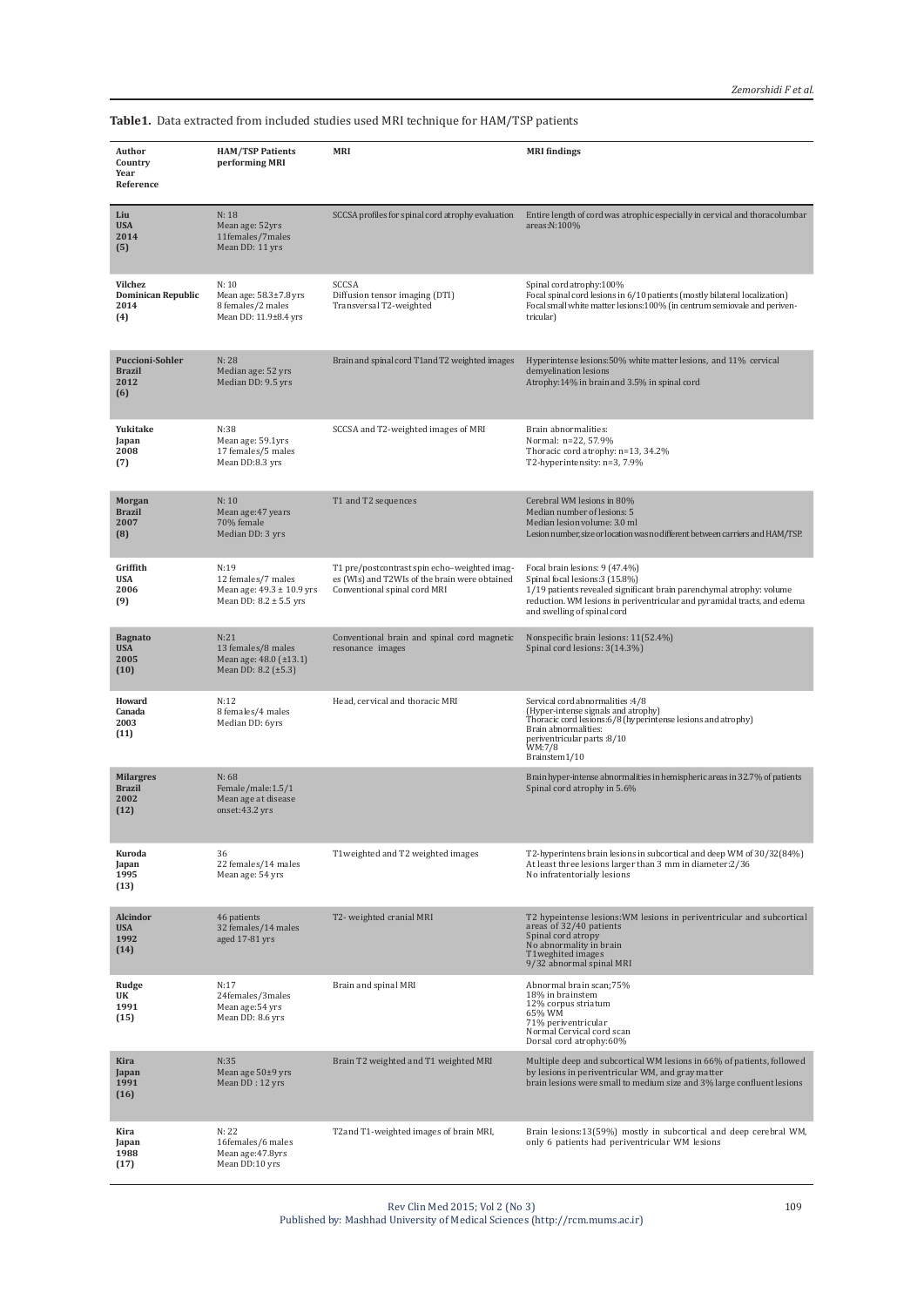carriers were investigated with MRI, no significant atrophy and focal lesions were observed in this group of patients, so suggested further studies to reveal the importance of imaging parameters in detecting spinal cord involvement in HTLV1 carriers.

## *MRI findings Brain atrophy*

Only 2/14 included articles detected brain atrophy in HAM/TSP patients using MRI technique (6, 9). Based on these studies brain atrophy was observed in 4/28 and 1/19 patients of each articles. A recent study by Puccioni-Sohler et al, in 2012 proposed volume reduction, brain parenchymal reduction, widening of cortical sulci and fissures, ventricular enlargement, cerebellar atrophy with slight accentuation of cisternas, and sylvian and frontal regions convexity reduction. Based on these results brain atrophy symptoms does not seem to occur frequently in all HAN/TSP patients and studies with larger population are needed to investigate the prevalence of brain atrophy more accurately as a marker of HAM/TSP patients.

#### *Brain lesions*

Overall, 13/14 articles reported the incidence of brain hyperintense abnormalities in their patients mostly based on T2-weighted images with variable frequency of 52%-89% (4,6,10,12-17). Based on mentioned articles brain abnormalities of HAM/ TSP patients are lesions in cerebral deep and subcortical white matter, periventricular areas, semioval centre, corona radiate, and also grey matter lesions and lacunar infarcts in basal ganglia. Periventcular parts of the brain white matter are suggested as major and preferred location of the detected lesions followed by subcortical white matter lesions (4,6,11,12,16). Based on literature, focal and non-specific identified brain lesions show that although MRI technique is highly sensitive to lesions but does not have high sensitivity for HAM/TSP patients (10). In one study it is suggested that the incidence of brain non-specific abnormalities might be the consequence of micro-degenerative process during aging phenomenon (6).

#### *Spinal cord atrophy*

According to our identified articles, only 5/14 articles investigated individuals with advanced HAM/ TSP disease revealed the spinal cord atrophy in HAM/TSP patients, which is detected as thinning and diameter reduction of the cervical spine and the proximal portion of the dorsal medulla, atrophic of thoracic cord (5,6,11,12,15). Puccioni-Sohler et al suggested that incidence of both cerebral and spinal cord atrophy might be due to degeneration of parenchymal (6). In another study the 5.6% of 86 patients showed spinal cord atrophy in T2-wighted sagittal images and suggested that spinal cord atrophy was significantly prominent in patients with longer duration of disease (12). Liu et al in 2014 proposed thoracolumbar cord as the main involved part of cord in HAM/TSP patients by specifically evaluating spinal cord cross sectional areas (SCCSA) a long it entire length as an indicator of atrophy(5). Based on high correlation between SCCSA and clinical measures of HAM/TSP patients, this index is proposed as an effective tool for estimating the atrophy level (5). Similar results obtained in another recent study by Vilchez et al showed thoracic cord atrophy in all 10 included HAM/TSP patients which was more intense in patients with longer duration of the disease (4).

## *Spinal cord lesions*

HAM/TSP mostly involved thoracic parts of spinal cord. Analyzed extracted data showed that 6/14 included articles have demonstrated T2-hyperintense spinal cord lesions in HAM/TSP patients considered by MRI; these cord abnormalities were associated with transient and diffuse swelling of spinal cord in some cases (4,6,7,9-11). According to the mentioned articles, spinal cord lesions are mostly in thoracic level of cord.

Yukitake et al mentioned that 3/4 patients with spinal cord T2-hyperintense demyelinating lesions had advanced disability, pleocytosis, and high concentration of protein and blood-CSF barrier dysfunction and had to use wheelchair; the coincidence of acute inflammatory process and spinal cord lesions have been also mentioned by others(6,7). To obtain more accurate evaluation of spinal cord lesions, performing larger sample size studies on HAM/TSP patients are recommended.

Based on literature variable percent of cases have shown spinal cord atrophy in each study which might be due to different individual characteristics such as age, sex, disease duration, duration of symptoms.

## *Disease duration*

The relation between disease duration and the presence of atrophy or brain and spinal lesions were investigated in some studies. The incidence rate of thoracic cord lesions and atrophy was significantly related with patients' disease duration in some included studies; this relation was not detected in patients with cervical cord lesions(4,5). Patients with white matter lesions have had longer duration of disease; more than 2 years (12,16,17). Thoracic cord atrophy has also shown significant association with HAM/TSP patients' duration of the disease. In two included studies no significant relation has been detected